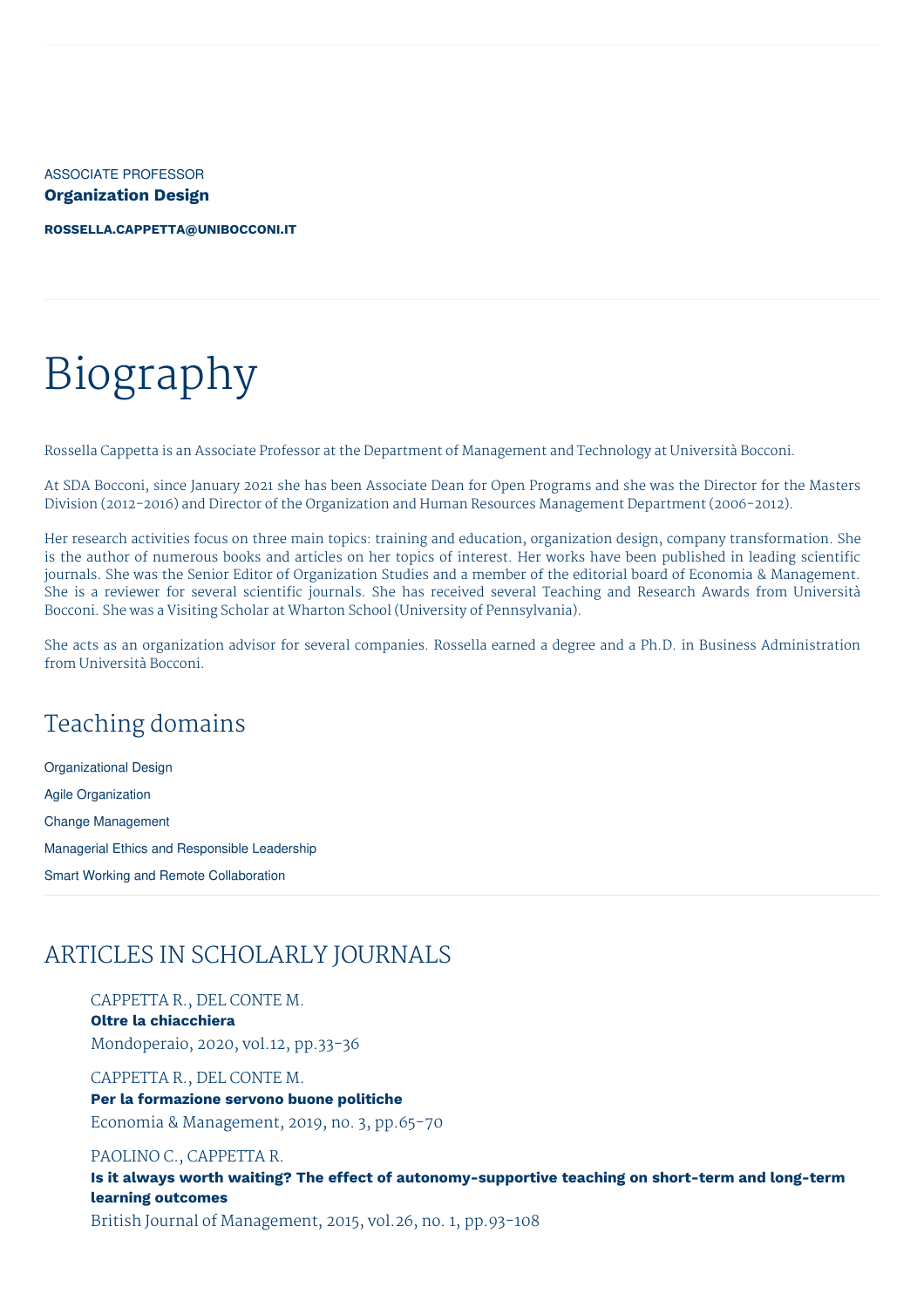#### CAPPETTA R., MAGNI M. **Locus of control and individual learning: the moderating role of interactional justice** International Journal of Training and Development, 2015, vol.19, no. 2, pp.110-124

SLAVICH B., CAPPETTA R., SALVEMINI S. **Creativity and reproduction of cultural products: The experience of Italian haute cuisine chefs** International Journal of Arts Management, 2014, vol.16, no. 2, pp.29-41

SLAVICH B., CAPPETTA R., GIANGRECO A. **Exploring the link between human resource practices and turnover in multi-brand companies: The role of brand units' images**

European Management Journal, 2014, vol.32, pp.177-189

CAPPETTA R., CILLO P. **Managing integrators where integration matters: insights from symbolic industries** The International Journal of Human Resource Management, 2008, vol.19, no. 12, pp.2235-2251

CAPPETTA R., CILLO P., PONTI A. **Convergent designs in fine fashion: An evolutionary model for stylistic innovation** Research Policy, 2006, vol.35, no. 9, pp.1273-1290

CAPPETTA R., PERRONE V., PONTI A. **Competizione Economica E Competizione Simbolica: Capacità Organizzative Per Il Fashion System** Economia & Management, 2003, no. 2, pp.73-88

CAPPETTA R., CILLO P., PONTI A. **L'innovazione nel prêt-à-porter: un'analisi longitudinale di Vogue Italia (1984-1999)** Economia & Management, 2001, no. 3, pp.85-94

## RESEARCH MONOGRAPHS

CAPPETTA R.

**Apprendimento non-stop. Integrare politiche pubbliche e aziendali sulla formazione per conciliare benessere e produttività**

Egea, Milano, Italy, 2018

# CONTRIBUTION TO CHAPTERS, BOOKS OR RESEARCH MONOGRAPHS

CAPPETTA R.

**Organizzazioni multi-responsabili e multi-monitorate per trasformazioni serie** in *Business NeXT. Non è solo questione di tecnologie*

A.Beltratti, ABezzecchi(Ed), Egea, chap. 5, pp.105-134, 2018

SLAVICH B., CAPPETTA R., SALVEMINI S.

**The paradoxes of creativity in haute cuisine industry. How to organize creativity to last beyond first generation** in *Generazioni e ri-generazioni nei processi organizzativi: Conference proceedings* Albertini S., Bergami, M., D'Atri, A., De Marco, M., De Vita, P., Ferrara, M., Rossignoli, C., Salvemini S. (Eds),Enzo Albano Editore, 2011

#### CAPPETTA R., GIOIA D.

**Fine fashion: using symbolic artifacts, sensemaking, and sensegiving to construct identity and image** in *Artifacts and organizations: beyond mere symbolism* Rafaeli Anat, Pratt Michael G. (Eds),Lawrence Erlbaum Associates Publisher, pp.199-219, 2006